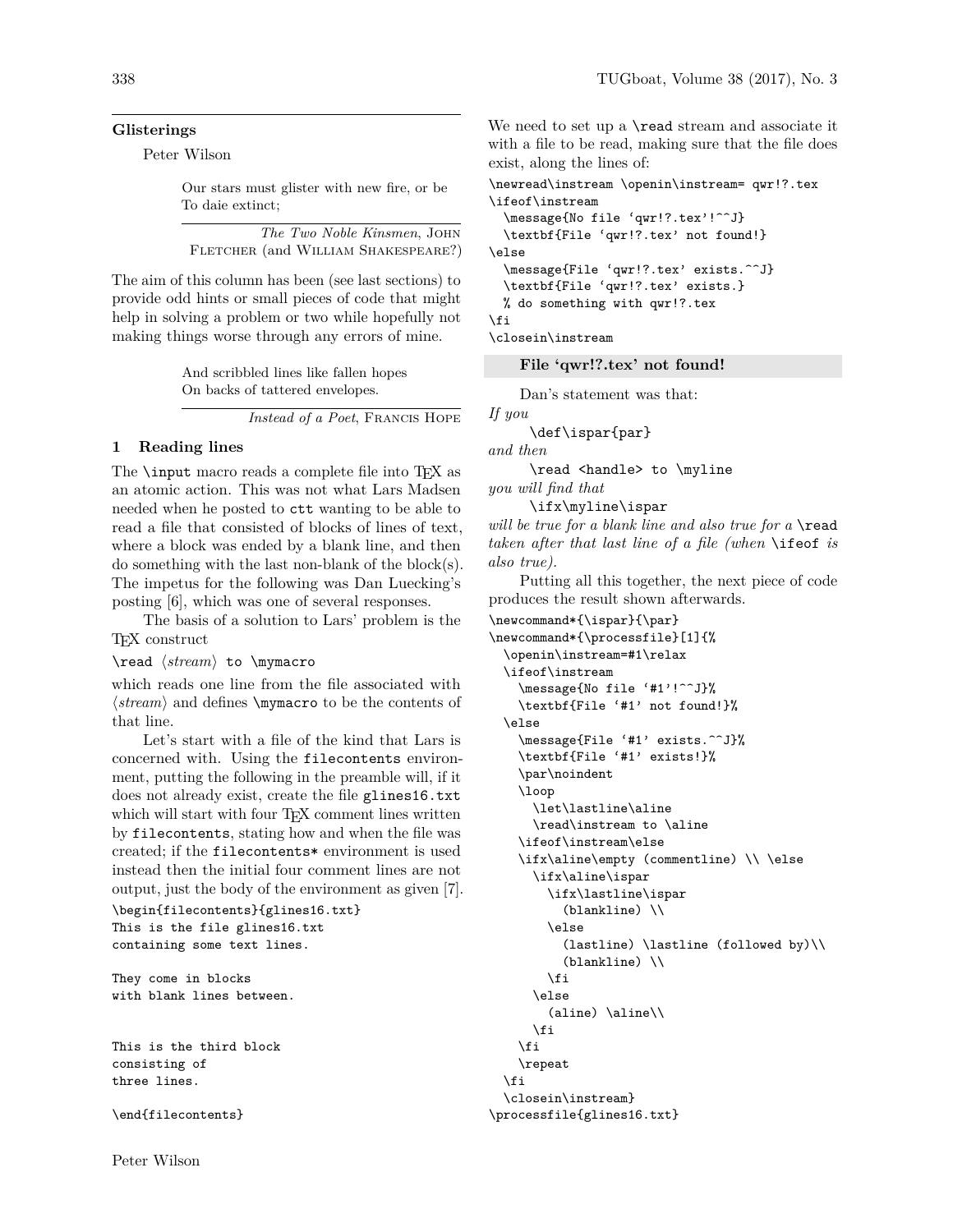**File 'glines16.txt' exists.**

(commentline) (commentline) (commentline) (commentline) (aline) This is the file glines16.txt (aline) containing some text lines. (lastline) containing some text lines. (followed by) (blankline) (aline) They come in blocks (aline) with blank lines between. (lastline) with blank lines between. (followed by) (blankline) (blankline) (aline) This is the third block (aline) consisting of (aline) three lines. (lastline) three lines. (followed by) (blankline)

When to the sessions of sweet silent thought I summon up remembrance of things past, I sigh the lack of many a thing I sought, And with old woes new wail my dear times' waste.

*Sonnet 30*, William Shakespeare

## **2 Paragraph endings**

In earlier columns I described several aspects related to the typesetting of paragraphs [9, 10] and here are some additions to those.

### **2.1 Singletons**

Andrei Alexandrescu wrote to ctt [1] that: *My publisher has the rule that a single word on a line should not end a paragraph, as long as reflowing wouldn't make things really ugly otherwise. So I defined this macro:*

### \newcommand\lastwords[2]{%

#1\leavevmode\penalty500\ \mbox{#2}}

*and used it like this:*

Lorem ipsum yadda \lastwords{amet}{dolor}.

*The macro forces the last word never to be hyphenated, and imposes a penalty of 500 for inserting a line break between the first-to-last and the last word. My understanding is that 500 is the same penalty as that of a hyphen (by default).*

*Things work pretty well, but it turns out quite a lot of paragraphs need* \lastwords*— a whole 188 for a 500 page book . . .*

*Is there an automated means to enact the rule above?*

Suggestions ranged from ignoring the rule, to using existing code to make the last line at least  $\langle some \rangle$ *length*) long (see [9]), to code based on a further suggestion by Andrei and using \everypar that, subject to many caveats, implements the requirement.

Peter Flynn [2] suggested the macro

\def\E #1 #2.{ \mbox{#1}~\mbox{#2}.}

which would be used like:

Lorem ipsum yadda \E amet dolor.

He observed that it was faster to type and easier to edit in than \lastword but noted that it might not handle arguments with embedded commands, spaces, curly braces, math, etc.

Dan Luecking [5] came up with corrections to Andrei's second suggestion, together with an extension to handle single-word paragraphs.

```
\usepackage{ifthen}
```

```
% handle (one word) paragraph, pass others on
\def\controlorphanword #1 #2\par{%
  \ifthenelse{\equal{#2}{}}
   {#1\par}% one word para
   {\controlorphanwordtwo #1 #2\par}}
% to handle multi-word paragraph
\def\controlorphanwordtwo #1 #2 #3\par{%
  \ifthenelse{\equal{#3}{}}
   {#1\leavevmode\penalty500\ \mbox{#2}\par}
   {#1 \controlorphanwordtwo #2 #3\par}}
```
Dan noted that these macros will not handle words separated by  $\space$ space' or  $\space$ ', nor will it work with  $\lambda$ obeyspaces in effect.<sup>1</sup> He also commented that the process seemed very inefficient.<sup>2</sup> The code should be called by using \everypar like:

```
\begin{document}
Normal paragraph. The macro
\cs{cs}\texttt{\{arg\}} will print \cs{arg}.
```
Another one, and introducing \cs{everypar}.

\everypar{\controlorphanword} Almost every place I have ever read about \cs{everypar} (or redefinition of \cs{par} or changes to paragraph parameters) there is this or similar caveat:

(La)TeX may have strange ideas what is counted as a paragraph. Use at your own risk, or turn it off in complicated circumstances.

Turn off orphan word control by putting \everypar{} here.

 $^1$  For instance, using **\verb** when **\controlorphanword** is in effect will cause LATEX to hiccup violently.

<sup>2</sup> The macros would be called for each word in a paragraph.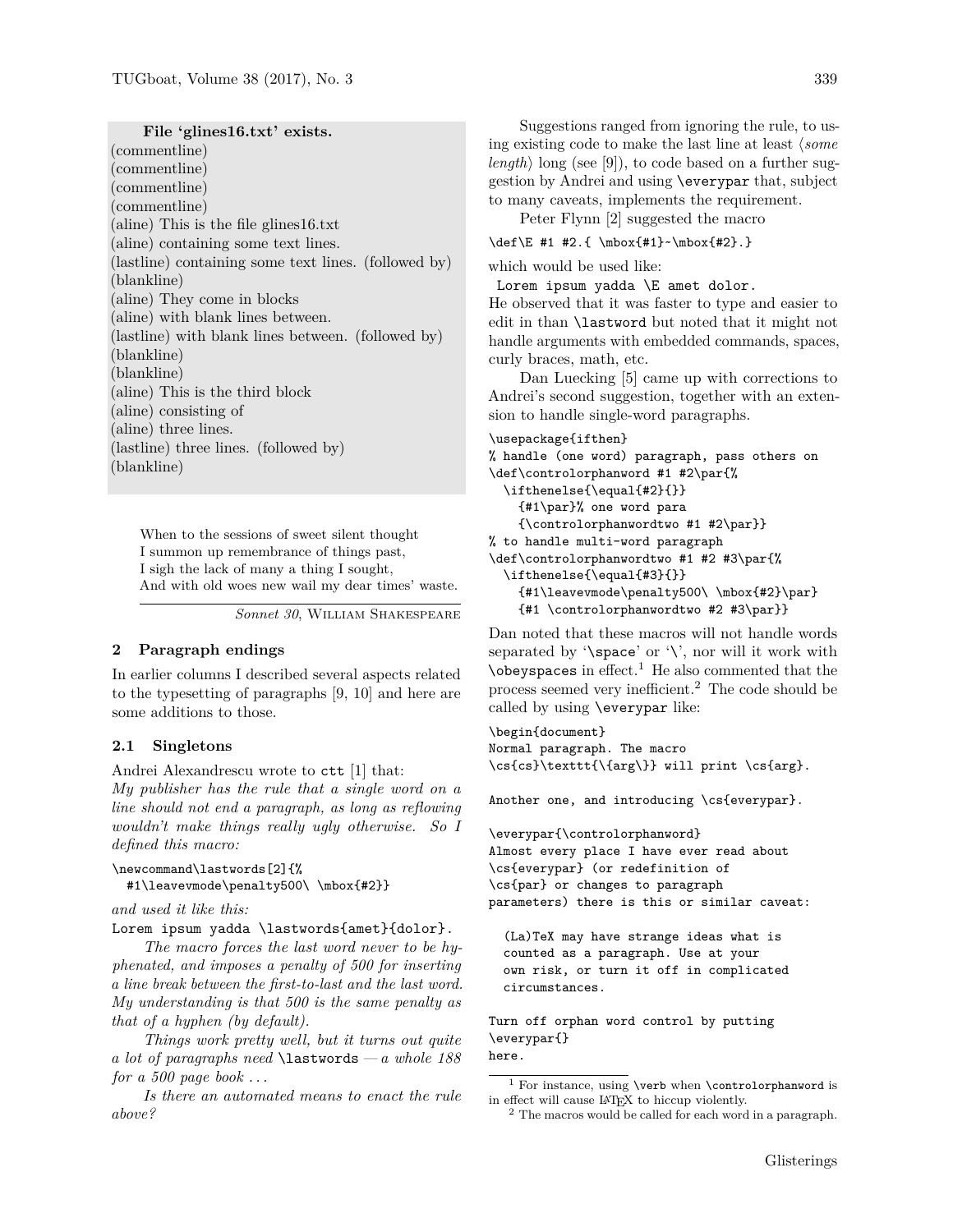Turn it back on:

## \everypar{\controlorphanword} Sentence.

There was a general consensus among the respondents that the publisher's requirement was not particularly sensible, one going so far as to call it 'crazy'.

(Although not a solution to the problem as stated, too-short last lines can be mostly avoided in an entirely different way: \parfillskip=.75\hsize plus.06\hsize minus.75\hsize, with the numbers tweaked as desired, and with the usual caveats about packages resetting this primitive, etc.)

# **2.2 All is not what it seems**

On rare occasions it may be desirable to either fake the end of a paragraph or to insert an invisible end of paragraph.

Faking the end is simple:

```
\newcommand*{\fakepar}{\\[\parskip]%
  \hspace*{\parindent}}
```
and it can be used as:

```
\ldots the end of a sentence.\fakepar
A new sentence looking as though it starts
a new paragraph\ldots
```
which will be typeset as:

```
. . . the end of a sentence.
```
A new sentence looking as though it starts a new paragraph. . .

Sometimes it is useful to nudge TEX into breaking a page, which it is inclined to do at the end of a paragraph while keeping the appearance of unbroken text. From The T<sub>E</sub>Xbook [4, Ex. 14.15] and [12] the \parnopar macro accomplishes this:

# \newcommand\*{\parnopar}{{%

\parfillskip=0pt\par\parskip=0pt\noindent}}

TEX typesets paragraph by paragraph, initially taking no account of any page break. Only after the text has been set in lines does TFX consider if there should be a page break within the paragraph. If you need something different about the setting on the two pages, then the original paragraph must be split at the page break.

One application is when using the changepage package [11] to temporarily change the width or location of the textblock (e.g., like the quote environment). If you are trying to extend the textwidth into, say, the outer margin, which in two-sided documents is the left margin on even pages and the right margin on odd pages and there is a page break in the

shifted text then the results are not what you hoped for. This can be manually fixed using \parnopar, and splitting the adjustment into two.

### \usepackage{changepage}

...

```
% move text 4em into outer margin
\begin{adjustwidth*}{0em}{-4em}
... first part of paragraph with the natural
page break at this point\parnopar
\end{adjustwidth*}%
\begin{adjustwidth*}{0em}{-4em}
but the sentence continues on the
following page ...
\end{adjustwidth*}
```
# **2.3 Paraddendum**

Selon Stan posted to texhax, asking [8]:

*Is there a way to fill the last line of a paragraph with leaders that extend a fixed width beyond the edge of the paragraph, with right-aligned numbers on the right? I am trying . . .*

Paul Isambert [3] replied with code that I have cast into the following form:

### \def\parend#1{%

```
\label{lem:main} $$\leaders\hbox{\', .\,}\hfill #1\parmathHere's a sentence.\parend{1}
Here's a sentence \\
on two lines.\parend{291}
```

|                   | Here's a sentence. $\dots \dots \dots \dots \dots \dots \dots 1$                |  |
|-------------------|---------------------------------------------------------------------------------|--|
| Here's a sentence |                                                                                 |  |
|                   | on two lines. $\dots \dots \dots \dots \dots \dots \dots \dots \dots \dots 291$ |  |

The shades of night were falling fast, The rain was falling faster When through an Alpine village passed An Alpine village pastor; A youth who bore mid snow and ice With nary a sign of fluster A banner with a strange device — 'Glisterings glister with lustre'.

> *The Shades of Night*, A.E. Housman & Peter Wilson

### **3 In conclusion**

Some years ago, at Barbara Beeton's suggestion, I agreed to take over Jeremy Gibbons' *Hey — It works!* column which was published between 1993 and 2000 in, firstly, *TEX and TUG News*, and then later in TUGboat. He provided many useful tips for solving LATEX typesetting problems. Between 2000 and 2011 I managed to write some 15 columns, titled *Glisterings* as in 'All that glisters is not gold' carrying on Jeremy's work but then found that my circumstances had changed and I could no longer